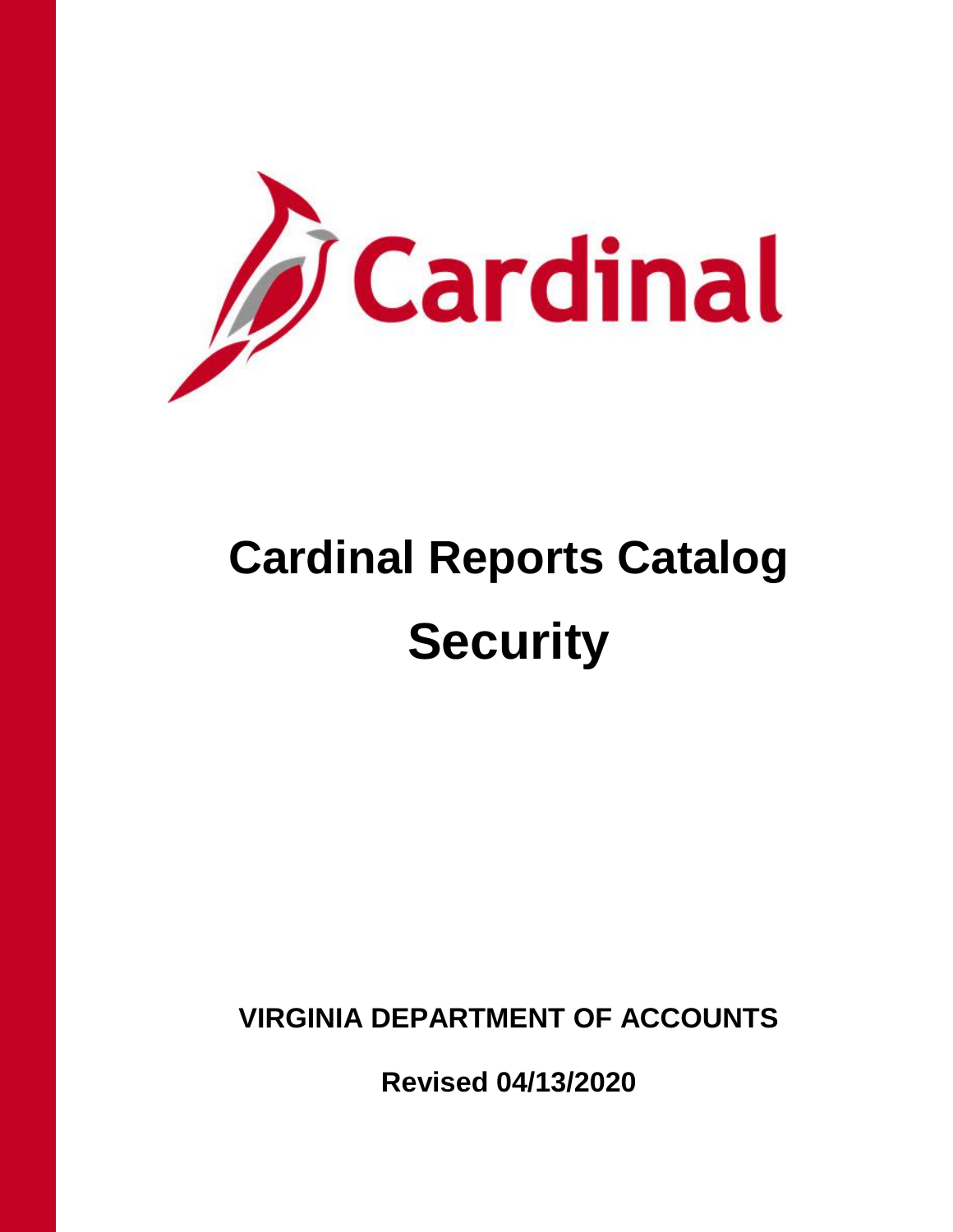

# **Table of Contents**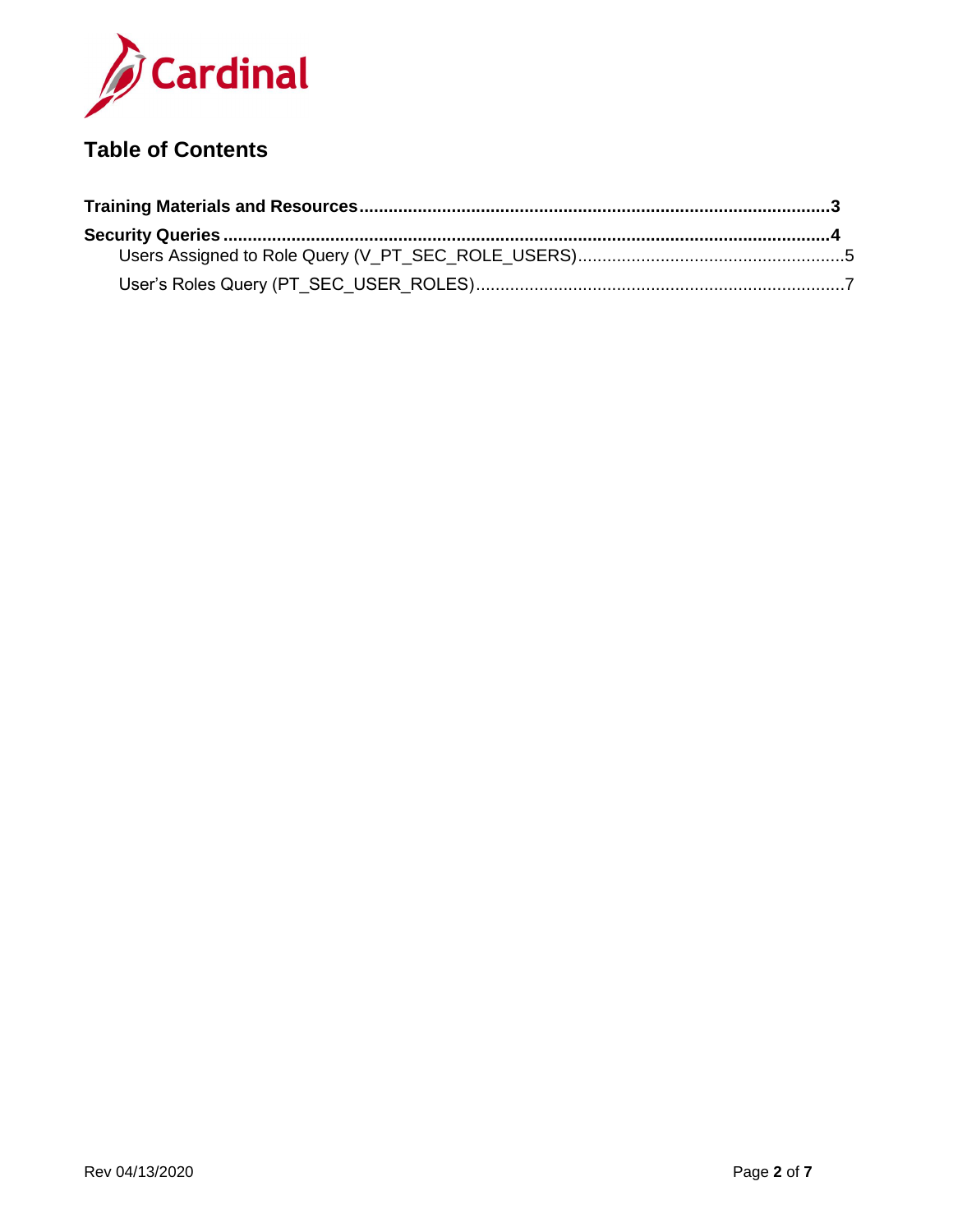

## <span id="page-2-0"></span>**Training Materials and Resources**

After reviewing this Reports Catalog, if any additional information or guidance is needed, please refer to the following:

- **Cardinal SW NAV220 Cardinal Reporting:** This Instructor Led Training (ILT) course provides training, demonstrations, and exercises that cover the fundamentals of how to run or access report and queries. Additionally, it covers how to perform inquiries. The course document provides:
	- − Key concepts in Cardinal reporting
	- − Information on how to access the Query Viewer to search, run, and access query results online or by download
	- − Information on how to perform inquiries to access details about an item or transaction in **Cardinal**
	- − Basic information about types of reports and how to access the different types of reports
	- − Information on how to run and check the status of ad hoc reports
	- − Information on how to access nVision reports and how to use the Drilldown feature
	- − Information on how to run BI Publisher and PSJob reports and access them through the Report Manager
	- − References for additional Resources, Job Aids, and Key Terms
	- − Exercises which provide hands-on practice to run/access reports, inquiries or queries (provided in the ILT course only)

**Note**: This resource document is located on the Cardinal website and can be accessed by following this path:

#### **Training > Course Materials > Statewide > SW\_Financials > SW\_Overview: Navigation, Reporting and Approvals > NAV220: Cardinal Reporting**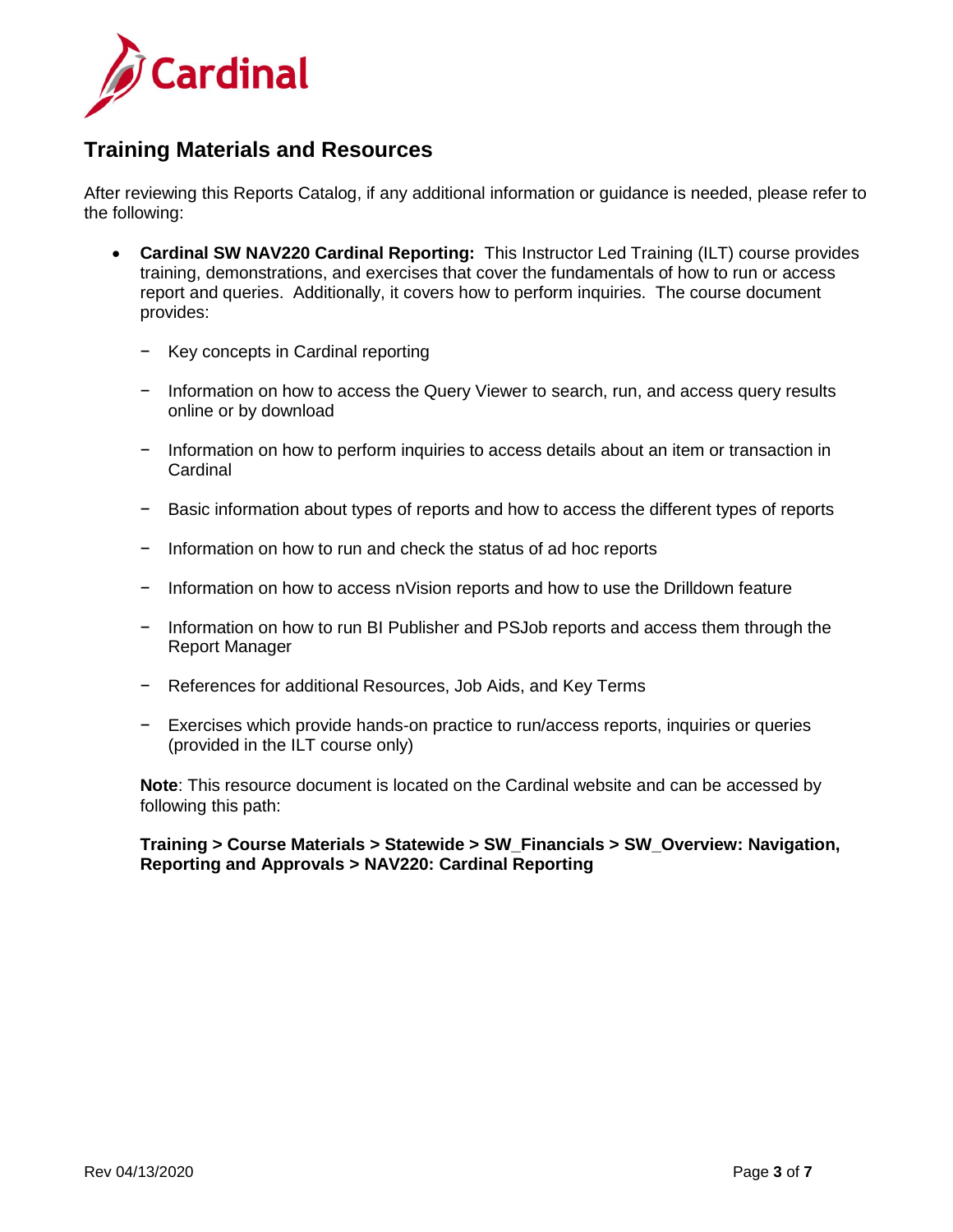

# <span id="page-3-0"></span>**Security Queries**

<This page is intended to be blank>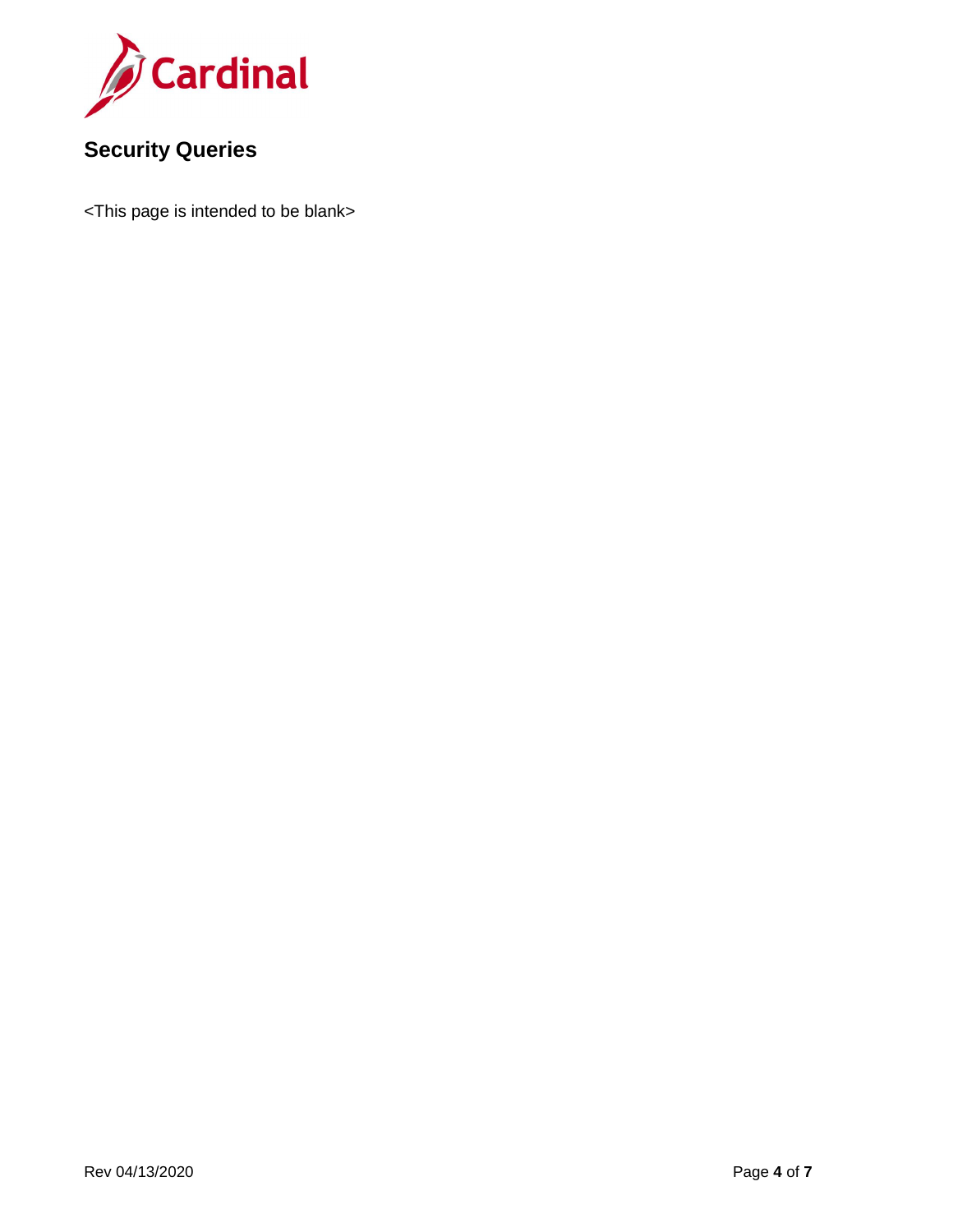

# <span id="page-4-0"></span>**Users Assigned to Role Query (V\_PT\_SEC\_ROLE\_USERS)**

**REVISED:** 04/10/2017

#### **DESCRIPTION:**

This query displays all users (User ID) that have a specific role. The query can be used to determine whether there are enough users in a particular role within a Business Unit and/or at a location (Department ID) to perform the related tasks and/or provide backup. For example, search by V\_AP\_COVA\_VOUCHER\_PROCESSOR to identify all users with the Voucher Processor role. In addition, the query can be used to identify users who can perform certain tasks, particularly when access to sensitive data may be restricted to very few users. For example, search by V\_AP\_EDI\_COORDINATOR to identify users (User ID) who can enter and/or update supplier Electronic Data Interchange (EDI) information.

#### **NAVIGATION PATH:**

Main Menu > Reporting Tools > Query > Query Viewer > V\_PT\_SEC\_ROLE\_USERS

#### **INPUT / SEARCH CRITERIA: OUTPUT FORMAT:**

Role Name Locked Out (enter 0 to view active users) Department ID Business Unit

**HTML Excel CSV** 

#### **ADDITIONAL INFORMATION:**

A list of all users and assigned roles within an agency can be generated by entering the designated Business Unit and % as the value in both the **Role Name** and **Department ID** fields.

#### **Screenshot of the Users Assigned to Role Query Page for Voucher Processor**

|                | V_PT_SEC_ROLE_USERS - Users assigned to Role                          |         |          |                                  |                      |                          |                             |  |  |
|----------------|-----------------------------------------------------------------------|---------|----------|----------------------------------|----------------------|--------------------------|-----------------------------|--|--|
|                |                                                                       |         |          |                                  |                      |                          |                             |  |  |
|                | Role Name (% for all) V AP COVA VOUCHER PROCESSOR Q                   |         |          |                                  |                      |                          |                             |  |  |
|                | Locked Out? (1=Yes or 0=No)<br>$\overline{0}$                         |         |          |                                  |                      |                          |                             |  |  |
|                |                                                                       |         |          |                                  |                      |                          |                             |  |  |
|                | Department ID (% for all) %<br>lQ.                                    |         |          |                                  |                      |                          |                             |  |  |
|                | Business Unit 15100 Q                                                 |         |          |                                  |                      |                          |                             |  |  |
|                | <b>View Results</b>                                                   |         |          |                                  |                      |                          |                             |  |  |
|                | Download results in: Excel SpreadSheet CSV Text File XML File (17 kb) |         |          |                                  |                      |                          |                             |  |  |
|                |                                                                       |         |          |                                  |                      |                          |                             |  |  |
| View All       |                                                                       |         |          |                                  |                      |                          | First 1-69 of 69 Last       |  |  |
| Row            | User ID                                                               | Dept ID | Location | <b>Account Lock? - Yes or No</b> | <b>Business Unit</b> | <b>OPRID Description</b> | <b>Role Name</b>            |  |  |
|                | AJS28743                                                              | 10001   |          | No                               | 15100                |                          | V AP COVA VOUCHER PROCESSOR |  |  |
| $\overline{2}$ | CRDTRNUSR001                                                          | 10000   |          | No                               | 15100                | Bradley, Micah           | V AP COVA VOUCHER PROCESSOR |  |  |
| 3              | CRDTRNUSR002                                                          | 10000   |          | No                               | 15100                | Carroll, Elliott         | V AP COVA VOUCHER PROCESSOR |  |  |
| $\overline{4}$ | CRDTRNUSR003                                                          | 10000   |          | No                               | 15100                | Knight, Mateo            | V AP COVA VOUCHER PROCESSOR |  |  |
| 5              | CRDTRNUSR004                                                          | 10000   |          | No                               | 15100                | Cunningham, Cole         | V AP COVA VOUCHER PROCESSOR |  |  |
| 6              | CRDTRNUSR005                                                          | 10000   |          | No                               | 15100                | Elliot, Jeremiah         | V_AP_COVA_VOUCHER_PROCESSOR |  |  |
|                | CRDTRNUSR006                                                          | 10000   |          | No                               | 15100                | Hart, Asher              | V_AP_COVA_VOUCHER_PROCESSOR |  |  |
| 8              | CRDTRNUSR007                                                          | 10000   |          | No                               | 15100                | Hoffman, Jake            | V AP COVA VOUCHER PROCESSOR |  |  |
| 9              | CRDTRNUSR008                                                          | 10000   |          | No                               | 15100                | Castro, Declan           | V AP COVA VOUCHER PROCESSOR |  |  |
| 10             | CRDTRNUSR009                                                          | 10000   |          | No                               | 15100                | Hansen, Josiah           | V AP COVA VOUCHER PROCESSOR |  |  |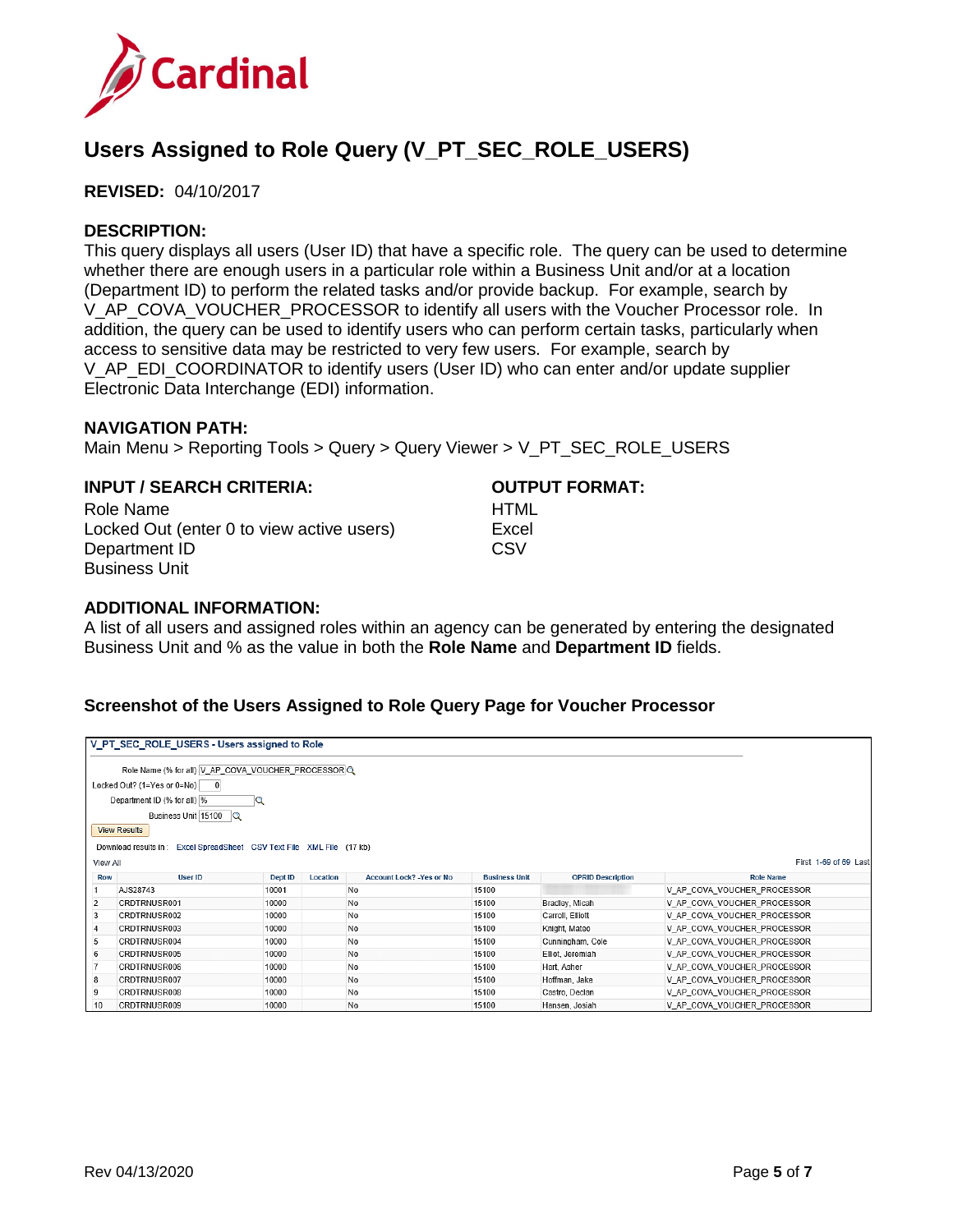

## **Screenshot of the Users Assigned to Role Query Page for EDI Coordinator**

|                | V_PT_SEC_ROLE_USERS - Users assigned to Role                          |         |                 |                           |                      |                          |                       |  |  |
|----------------|-----------------------------------------------------------------------|---------|-----------------|---------------------------|----------------------|--------------------------|-----------------------|--|--|
|                |                                                                       |         |                 |                           |                      |                          |                       |  |  |
|                | Role Name (% for all)  V_AP_EDI_COORDINATOR                           |         | $\times$ Q      |                           |                      |                          |                       |  |  |
|                | Locked Out? (1=Yes or 0=No)<br>$\overline{0}$                         |         |                 |                           |                      |                          |                       |  |  |
|                | Department ID (% for all) %<br>$\overline{\mathsf{Q}}$                |         |                 |                           |                      |                          |                       |  |  |
|                |                                                                       |         |                 |                           |                      |                          |                       |  |  |
|                | Business Unit 15100 Q                                                 |         |                 |                           |                      |                          |                       |  |  |
|                | <b>View Results</b>                                                   |         |                 |                           |                      |                          |                       |  |  |
|                | Download results in: Excel SpreadSheet CSV Text File XML File (17 kb) |         |                 |                           |                      |                          |                       |  |  |
| View All       |                                                                       |         |                 |                           |                      |                          | First 1-71 of 71 Last |  |  |
| Row            | <b>User ID</b>                                                        | Dept ID | <b>Location</b> | Account Lock? - Yes or No | <b>Business Unit</b> | <b>OPRID Description</b> | Role Name             |  |  |
| 1              | CRDTRNUSR001                                                          | 10000   | No              |                           | 15100                | Bradley, Micah           | V AP EDI COORDINATOR  |  |  |
| $\overline{2}$ | CRDTRNUSR002                                                          | 10000   | No              |                           | 15100                | Carroll, Elliott         | V_AP_EDI_COORDINATOR  |  |  |
| 3              | CRDTRNUSR003                                                          | 10000   | No              |                           | 15100                | Knight, Mateo            | V AP EDI COORDINATOR  |  |  |
| 4              | CRDTRNUSR004                                                          | 10000   | No              |                           | 15100                | Cunningham, Cole         | V AP EDI COORDINATOR  |  |  |
| 5              | CRDTRNUSR005                                                          | 10000   | No              |                           | 15100                | Elliot, Jeremiah         | V_AP_EDI_COORDINATOR  |  |  |
| 6              | CRDTRNUSR006                                                          | 10000   | N <sub>0</sub>  |                           | 15100                | Hart, Asher              | V AP EDI COORDINATOR  |  |  |
| $\overline{7}$ | CRDTRNUSR007                                                          | 10000   | No              |                           | 15100                | Hoffman, Jake            | V AP EDI COORDINATOR  |  |  |
| 8              | CRDTRNUSR008                                                          | 10000   | No              |                           | 15100                | Castro, Declan           | V_AP_EDI_COORDINATOR  |  |  |
| 9              | CRDTRNUSR009                                                          | 10000   | No              |                           | 15100                | Hansen, Josiah           | V AP EDI COORDINATOR  |  |  |
| 10             | CRDTRNUSR010                                                          | 10000   | No              |                           | 15100                | Grant, Nathaniel         | V AP EDI COORDINATOR  |  |  |

### **Screenshot of the Users Assigned to Role Query Page with All Users and Roles**

|                 | V_PT_SEC_ROLE_USERS - Users assigned to Role                            |                         |          |                                  |                      |                          |                                |
|-----------------|-------------------------------------------------------------------------|-------------------------|----------|----------------------------------|----------------------|--------------------------|--------------------------------|
|                 |                                                                         |                         |          |                                  |                      |                          |                                |
|                 | Role Name (% for all) 5%                                                |                         |          | $\times$ Q                       |                      |                          |                                |
|                 | Locked Out? (1=Yes or 0=No)                                             | $\overline{0}$          |          |                                  |                      |                          |                                |
|                 | Department ID (% for all) %                                             | $\overline{Q}$          |          |                                  |                      |                          |                                |
|                 | Business Unit 15100                                                     | $\overline{\mathbf{Q}}$ |          |                                  |                      |                          |                                |
|                 | <b>View Results</b>                                                     |                         |          |                                  |                      |                          |                                |
|                 | Download results in: Excel SpreadSheet CSV Text File XML File (3293 kb) |                         |          |                                  |                      |                          |                                |
|                 |                                                                         |                         |          |                                  |                      |                          |                                |
| <b>View All</b> |                                                                         |                         |          |                                  |                      |                          | First 101-200 of 13175         |
| <b>Row</b>      | User ID                                                                 | Dept ID                 | Location | <b>Account Lock? - Yes or No</b> | <b>Business Unit</b> | <b>OPRID Description</b> | <b>Role Name</b>               |
| 101             | CRDTRNUSR001                                                            | 10000                   | No       |                                  | 15100                | Bradley, Micah           | V AP SECURITY ADMIN            |
| 102             | CRDTRNUSR001                                                            | 10000                   | No       |                                  | 15100                | Bradley, Micah           | V_AP_TRAVEL_EXPENSE_CONFIG     |
| 103             | CRDTRNUSR001                                                            | 10000                   | No       |                                  | 15100                | Bradley, Micah           | V AP TRAVEL EXPENSE PROCESSOR  |
| 104             | CRDTRNUSR001                                                            | 10000                   | No       |                                  | 15100                | Bradley, Micah           | V_AP_UTILITY_VOUCHER_APPROVER  |
| 105             | CRDTRNUSR001                                                            | 10000                   | No       |                                  | 15100                | Bradley, Micah           | V_AP_VENDOR_CONVER_PROCESSOR   |
| 106             | CRDTRNUSR001                                                            | 10000                   | No       |                                  | 15100                | Bradley, Micah           | V AP VENDOR CREATOR            |
| 107             | CRDTRNUSR001                                                            | 10000                   | No       |                                  | 15100                | Bradley, Micah           | V AP VENDOR MAIN SPECIAL       |
| 108             | CRDTRNUSR001                                                            | 10000                   | No       |                                  | 15100                | Bradley, Micah           | V_AP_VOUCHER_PROCESSOR         |
| 109             | CRDTRNUSR001                                                            | 10000                   | No       |                                  | 15100                | Bradley, Micah           | V AP VOUCH FINAL APPROVER      |
| 110             | CRDTRNUSR001                                                            | 10000                   | No       |                                  | 15100                | Bradley, Micah           | V_AP_VOUCH_FINAL_APP_CAP_OUT   |
| 111             | CRDTRNUSR001                                                            | 10000                   | No       |                                  | 15100                | Bradley, Micah           | V AP VOUCH FINAL APP LEG SER   |
| 112             | CRDTRNUSR001                                                            | 10000                   | No       |                                  | 15100                | Bradley, Micah           | V AP VOUCH PROC MAINT FLG      |
| 113             | CRDTRNUSR001                                                            | 10000                   | No       |                                  | 15100                | Bradley, Micah           | V AP VOUCH SUPERVISOR APPROVER |
| 114             | CRDTRNUSR001                                                            | 10000                   | No       |                                  | 15100                | Bradley, Micah           | V_AR_BATCH_PROCESSOR           |
| 115             | CRDTRNUSR001                                                            | 10000                   | No       |                                  | 15100                | Bradley, Micah           | V_AR_BILLING_APPROVER          |
| 116             | CRDTRNUSR001                                                            | 10000                   | No       |                                  | 15100                | Bradley, Micah           | V_AR_BILLING_WRKT_APPROVER     |
| 117             | CRDTRNUSR001                                                            | 10000                   | No       |                                  | 15100                | Bradley, Micah           | V AR BILL ADJUST SPECIALIST    |
| 118             | CRDTRNUSR001                                                            | 10000                   | No       |                                  | 15100                | Bradley, Micah           | V_AR_COLLECTION_SPECIALIST     |
| 119             | CRDTRNUSR001                                                            | 10000                   | No       |                                  | 15100                | Bradley, Micah           | V AR COVA FUNDS REC MANAGER    |
| 120             | CRDTRNUSR001                                                            | 10000                   | No       |                                  | 15100                | Bradley, Micah           | V_AR_COVA_FUNDS_REC_MGR_MULTI  |
| 121             | CRDTRNUSR001                                                            | 10000                   | No       |                                  | 15100                | Bradley, Micah           | V_AR_COVA_FUNDS_REC_MULTIBU    |
| 122             | CRDTRNUSR001                                                            | 10000                   | No.      |                                  | 15100                | Bradlev, Micah           | V AR COVA FUNDS REC PROCESSOR  |